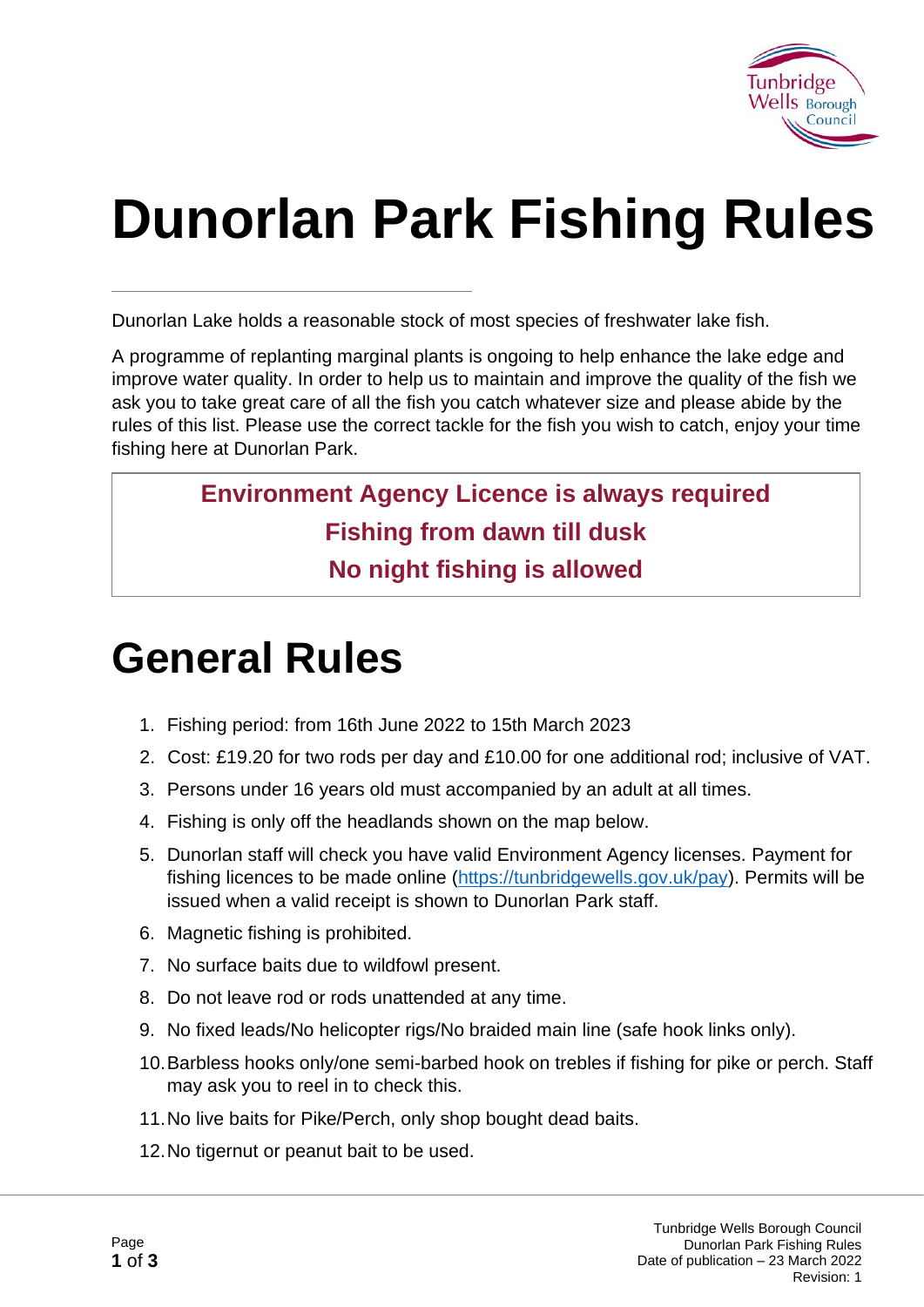- 13.Barbless pike plugs and spinners can be used but be aware of the wildfowl. No surface lures are allowed.
- 14.Always wet hands or use wet cloth before handling all fish.
- 15.Adequate sized unhooking matt for fish type (do not use the grass bank).
- 16.Adequate knotless landing net (No gaffs). If targeting pike or carp minimum size 32" landing net.
- 17.No keep nets or sacks (photograph and return to lake immediately).
- 18.No sacking of fish or removal of fish from the Park grounds.
- 19.All baits/tackle must be kept containerised at all times (dogs and children always present in the Park).
- 20.Clean all rubbish up and take home or put in litter bins before leaving.
- 21.Injured or damaged fish, please contact Park staff on numbers below.
- 22.Be aware of all other Park users.
- 23.A traditional close season applies on this Lake.
- 24.Please note fishermen who do not abide by the rules may be asked to leave the Park.

### **Contact numbers for any queries or help**

#### **Dunorlan Park Groundsman 07824 461298**

#### **Weekend and Mobile Security contact number 07920 534369**